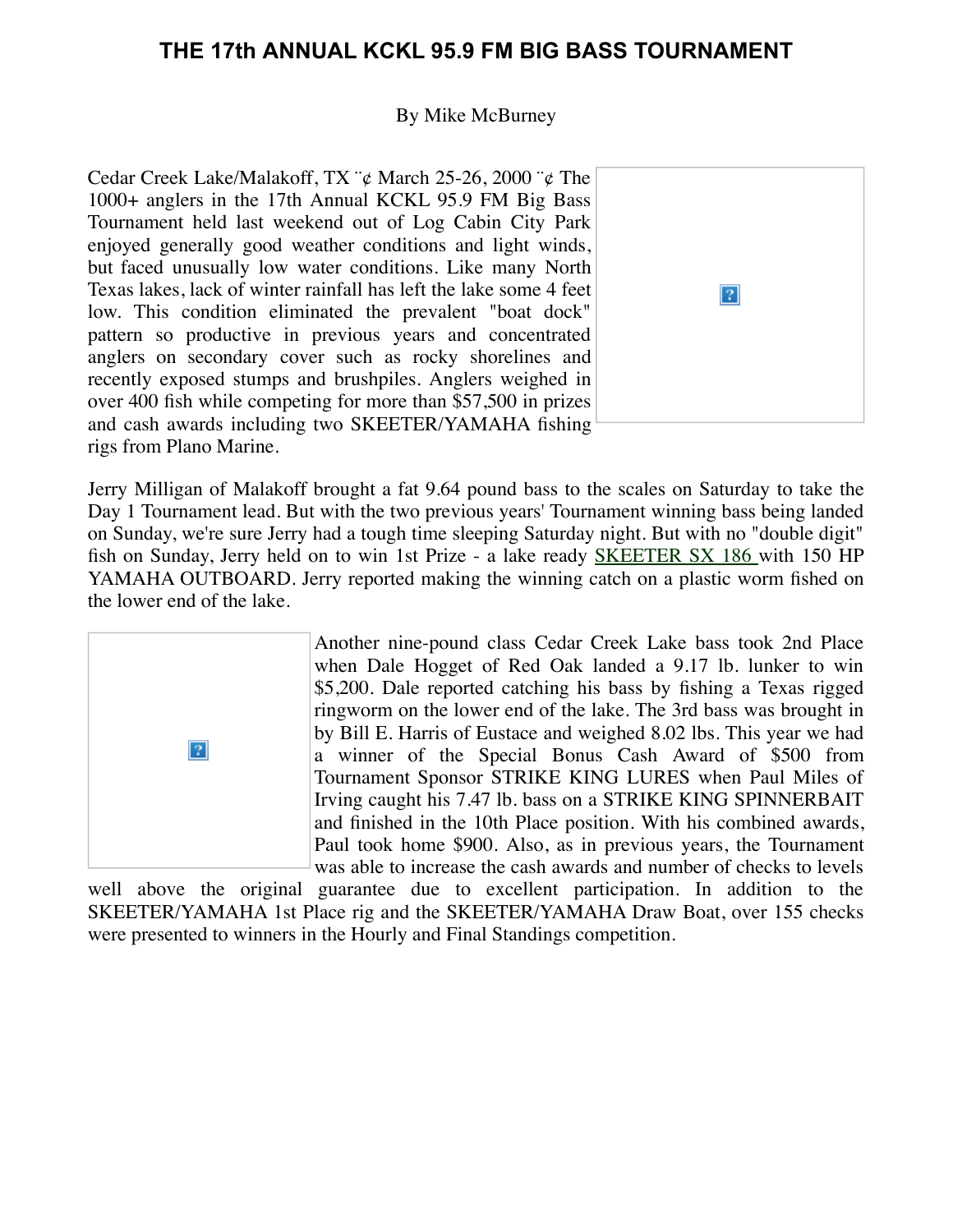# *SKEETER BOATS/YAMAHA OUTBOARDS FACTORY DEMO TEAM SETS NEW RECORD WITH 508 DEMONSTRATION RIDES*

Light winds allowed the SKEETER/YAMAHA Factory Team to show off many of the ZX models in performance Demo rides on Friday, Saturday, and Sunday. A new record of 508 Demonstration rides was set during the Tournament. Also, Plano Marine Owner Benny Ray was on hand to talk to anglers about new and used rigs. After the final weigh-in, a Contestant Drawing was held for a new SKEETER/YAMAHA aluminum rig. The lucky winner of the Draw Boat was Troy Askew of Mabank.

In addition to the SKEETER/YAMAHA rigs and cash prizes, Tournament participants enjoyed a Saturday afternoon BBQ and Door Prize Drawings for over 40 STRIKE KING and STREN LURE PACKS, 40 KISTLER CUSTOM GRAPHITE RODS, QUANTUM REELS, BASS PRO SHOPS GIFT CERTIFICATES, Tournament logo embroidered soft side tackle bags from DIGITSMITH EMBROIDERED GRAPHICS, sunglasses from H3O SUNGLASS SYSTEMS, twelve sets of FROGG TOGGS OUTERWEAR, and four service certificates from Terry's Transmissions.

 $|2|$ 

| Place          | <b>Angler/City</b>             | <b>Weight</b> | <b>Prize</b>                           |
|----------------|--------------------------------|---------------|----------------------------------------|
| 1st            | Jerry Milligan, Malakoff       | 9.64          | \$22,000 SKEETER/YAMAHA RIG            |
| $\overline{2}$ | Dale Hoggett, Red Oak          | 9.17          | \$5,200                                |
| 3              | Bill E. Harris, Eustace        | 8.02          | Overall & Hourly Cash awards           |
| $\overline{4}$ | Robert DiSanto, Chandler       | 7.86          |                                        |
| 5              | Sonny Atkins, Waxahachie       | 7.82          |                                        |
| 6              | Dennis Davis, Malakoff         | 7.81          |                                        |
| 7              | Edsel Gerron, Waxahachie       | 7.75          |                                        |
| 8              | Larry Jepson, Grand Prairie    | 7.51          |                                        |
| 9              | Ray Hamilton, Garland          | 7.51          |                                        |
| 10             | Paul Miles, Irving             | 7.47          | Overall, Hourly, and Strike King Award |
| 11             | Dennis Farmer, Trinidad        | 7.24          | Overall & Hourly Cash                  |
| 12             | Larry Eaves, Arlington         | 7.10          |                                        |
| 13             | Kendall Lovett, Waco           | 7.01          |                                        |
| 14             | Mark Pearson, Grand Prairie    | 6.89          |                                        |
| 15             | Mark Brown, Irving             | 6.70          |                                        |
| 16             | Gary Harrison, Gun Barrel City | 6.45          |                                        |
| 17             | April Burleson, Waxahachie     | 6.40          |                                        |
| 18             | Raymond Schmidt, Seagoville    | 6.27          |                                        |
| 19             | Rick L. Johnson, Rockwall      | 6.23          |                                        |
| 20             | Don Stearman, Lancaster        | 6.15          |                                        |

#### **TOP 20 BIG BASS**